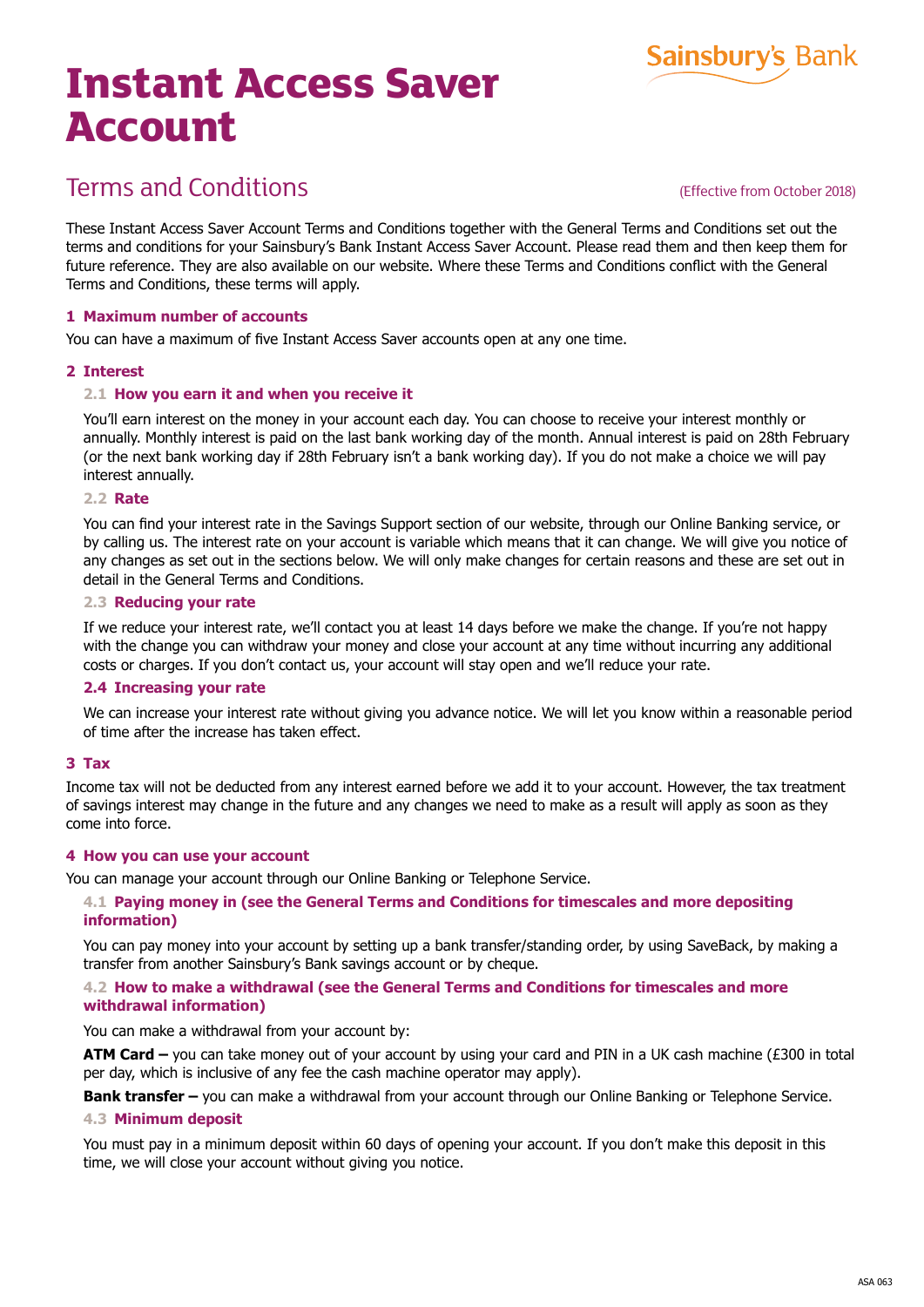# **5 ATM/SaveBack Card**

We'll send you a card and Personal Identification Number (PIN) to use with your account. You'll be able to use it to withdraw up to £300 a day from cash machines, which is inclusive of any fee the cash machine operator may apply. Before you can use your card to withdraw money, the transaction must be authorised by you. You can do this by using your PIN at a cash machine. You can also use your card to make deposits using our SaveBack service at large Sainsbury's stores. You can't use our SaveBack service at Sainsbury's Local stores, Sainsbury's Central stores, Sainsbury's Petrol Stations or self checkouts. Other card services may be available at cash machines from time to time.

We can cancel your card if you haven't used it for more than 12 months but we'll send you a replacement if you tell us you need one. We reserve the right to cancel your card. We will give you advance notice before we do this.

Any card issued on your account belongs to us.

We will be responsible for any loss on your account which occurs as a result of a fault in a cash machine. We will not be responsible if the fault was obvious to you or you were told about it by a message or notice.

We will not be responsible for any loss or expense which you suffer:

- if your card is kept by a cash machine:
- if your card is damaged;
- if any bank or cash machine refuses to accept it, or
- if you cannot carry out any withdrawal, payment into your account or other transaction on your account, or if we cannot provide any services or facilities because of causes beyond our reasonable control.

# **6 Card and PIN security**

You must:

- sign your card as soon as you receive it and take reasonable steps to prevent it from being lost, stolen or used by anyone else; and
- take care of your PIN and keep it secret. This includes making sure that no one else knows it or uses it, immediately destroying the PIN notification we send you and not writing your PIN on your card or anything usually kept with it. If your card is lost or stolen, or you think someone else knows your PIN or security details, you must tell us as soon as you can.

We will never:

- ask you for your full PIN on the phone, by email, by tapping it into a telephone keypad or through any other nonsecure channel;
- send someone to your home to collect your cash, ATM/SaveBack card or PIN;
- ask you to email or text personal or banking information; or
- ask you to withdraw money to hand over for safe keeping.

# **7 Fraud**

Unless you have acted fraudulently or have been grossly negligent in keeping safe your card, PIN or security details, you will not be responsible for any transactions where your card, PIN or security details are used after you have reported them as being lost or stolen, or if you did not receive your security details from us.

You should not use your card, PIN or security details once you have told us they have been lost or stolen. If you use them to make a withdrawal, we may still take that amount out of your account. If your card, PIN or security details have been lost or stolen but are used before you have told us, you won't have to pay more than £35, unless you've been fraudulent, or grossly negligent in keeping your account secure.

We may share your account information with police and other law enforcement and fraud prevention agencies about the unauthorised use of your account.

We can restrict access to your account by stopping you using your card, our Online Banking or Telephone Service. We will only do this if:

- we suspect your account is being used for fraudulent or illegal purposes or we are concerned about the security of your account (for example, if you have reported a card or security details lost or stolen);
- you do not act in accordance with these terms and conditions; or
- there is a dispute about who owns the money in your account, or we become aware of a disagreement between joint account holders.

If we stop you using your card, our Online Banking or Telephone Service, we'll try to tell you beforehand. If we can't, we'll tell you afterwards and explain our reasons (unless it's unlawful for us to tell you or it would compromise our security measures).